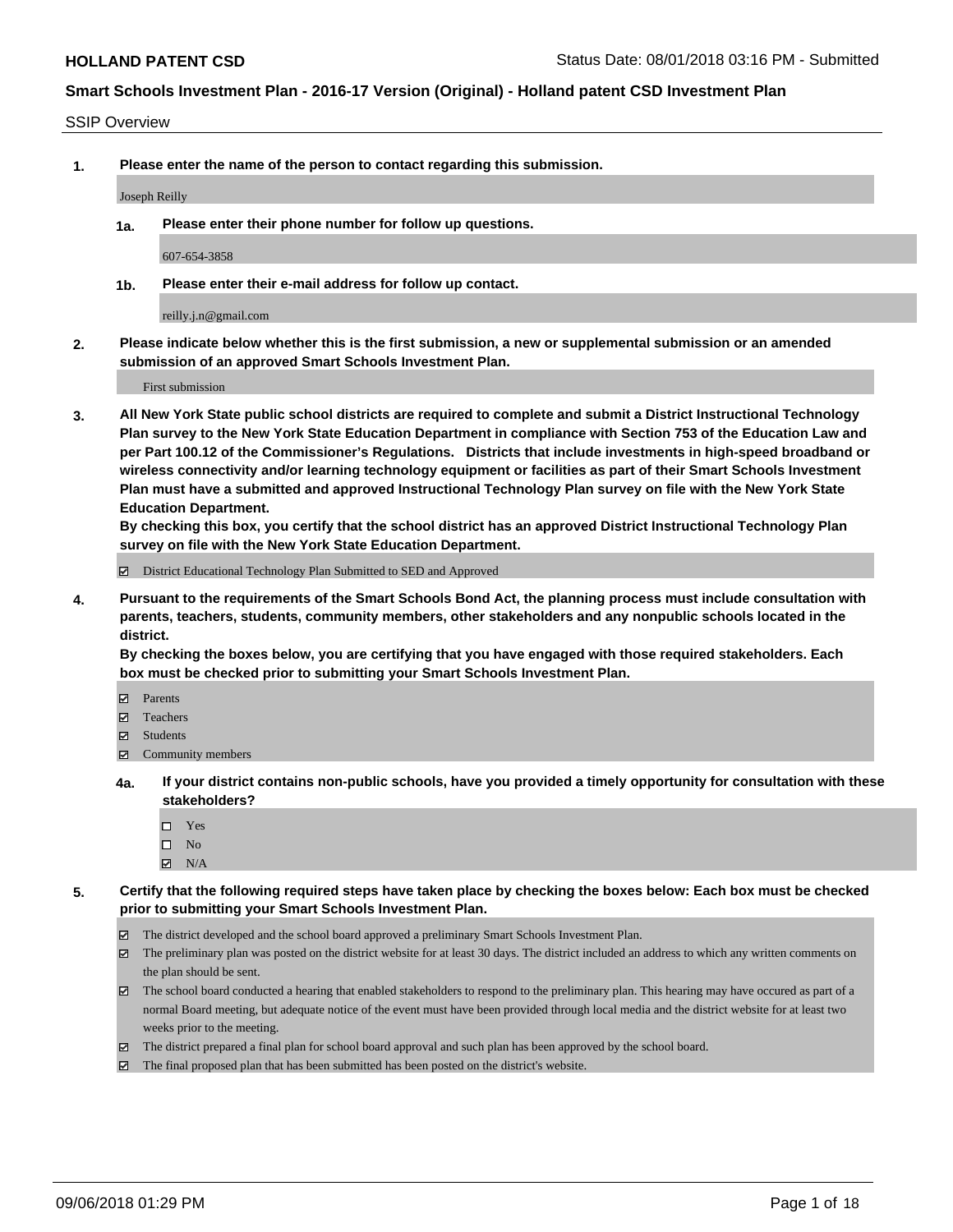SSIP Overview

**5a. Please upload the proposed Smart Schools Investment Plan (SSIP) that was posted on the district's website, along with any supporting materials. Note that this should be different than your recently submitted Educational Technology Survey. The Final SSIP, as approved by the School Board, should also be posted on the website and remain there during the course of the projects contained therein.**

Holland Patent Central Schools Smart Schools Initiative.pdf

**5b. Enter the webpage address where the final Smart Schools Investment Plan is posted. The Plan should remain posted for the life of the included projects.**

www.hpschools.org/site/default.aspx?PageID=2757

**6. Please enter an estimate of the total number of students and staff that will benefit from this Smart Schools Investment Plan based on the cumulative projects submitted to date.**

1,439

**7. An LEA/School District may partner with one or more other LEA/School Districts to form a consortium to pool Smart Schools Bond Act funds for a project that meets all other Smart School Bond Act requirements. Each school district participating in the consortium will need to file an approved Smart Schools Investment Plan for the project and submit a signed Memorandum of Understanding that sets forth the details of the consortium including the roles of each respective district.**

 $\Box$  The district plans to participate in a consortium to partner with other school district(s) to implement a Smart Schools project.

## **8. Please enter the name and 6-digit SED Code for each LEA/School District participating in the Consortium.**

| Partner LEA/District | <b>ISED BEDS Code</b> |
|----------------------|-----------------------|
| (No Response)        | (No Response)         |

## **9. Please upload a signed Memorandum of Understanding with all of the participating Consortium partners.**

(No Response)

**10. Your district's Smart Schools Bond Act Allocation is:**

\$1,475,922

**11. Enter the budget sub-allocations by category that you are submitting for approval at this time. If you are not budgeting SSBA funds for a category, please enter 0 (zero.) If the value entered is \$0, you will not be required to complete that survey question.**

|                                       | Sub-<br><b>Allocations</b> |
|---------------------------------------|----------------------------|
| School Connectivity                   | 604,289                    |
| Connectivity Projects for Communities | $\overline{0}$             |
| <b>Classroom Technology</b>           | $\overline{0}$             |
| Pre-Kindergarten Classrooms           | $\Omega$                   |
| Replace Transportable Classrooms      | $\Omega$                   |
| High-Tech Security Features           | 227,968                    |
| Totals:                               | 832,257                    |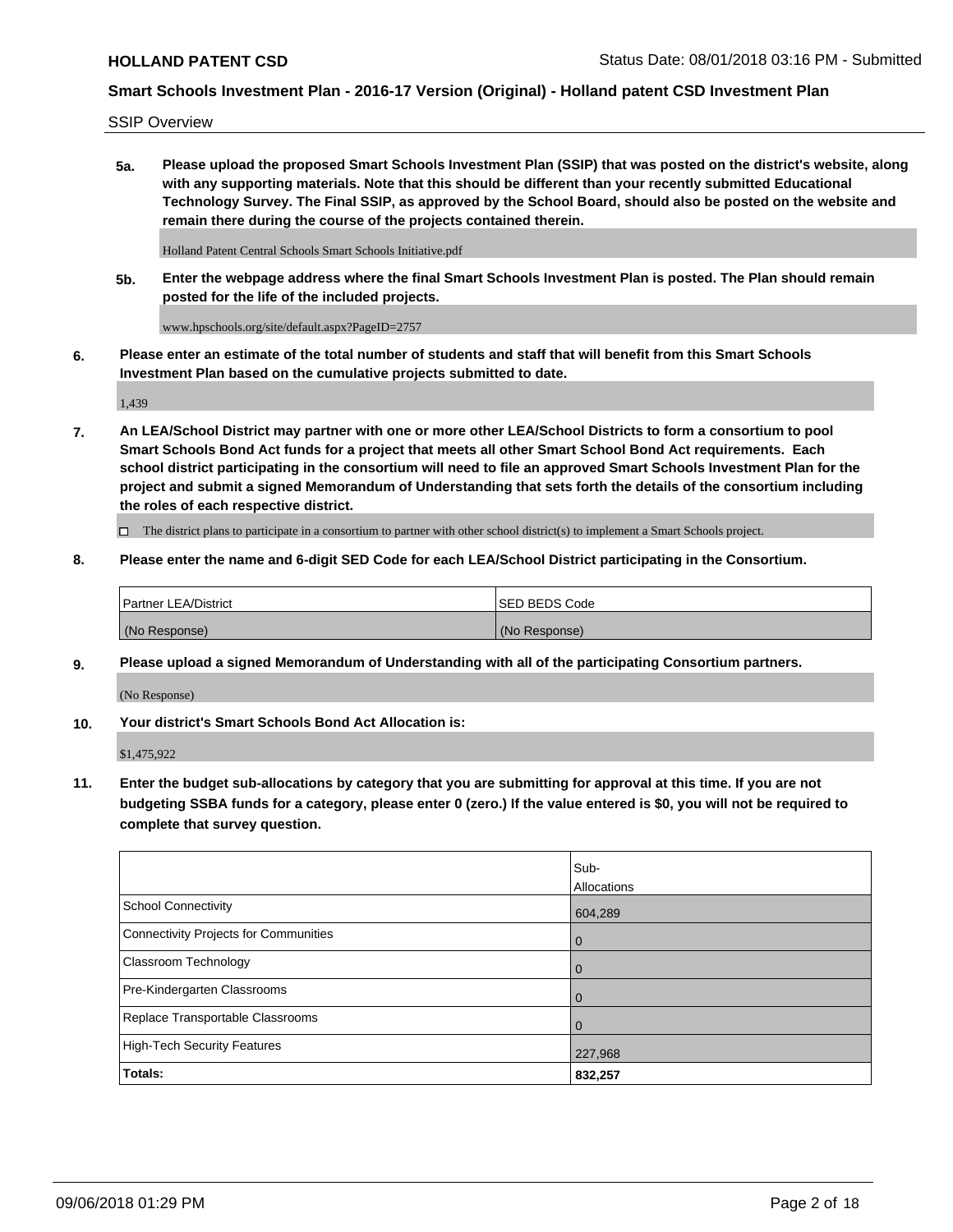School Connectivity

- **1. In order for students and faculty to receive the maximum benefit from the technology made available under the Smart Schools Bond Act, their school buildings must possess sufficient connectivity infrastructure to ensure that devices can be used during the school day. Smart Schools Investment Plans must demonstrate that:**
	- **• sufficient infrastructure that meets the Federal Communications Commission's 100 Mbps per 1,000 students standard currently exists in the buildings where new devices will be deployed, or**
	- **• is a planned use of a portion of Smart Schools Bond Act funds, or**
	- **• is under development through another funding source.**

**Smart Schools Bond Act funds used for technology infrastructure or classroom technology investments must increase the number of school buildings that meet or exceed the minimum speed standard of 100 Mbps per 1,000 students and staff within 12 months. This standard may be met on either a contracted 24/7 firm service or a "burstable" capability. If the standard is met under the burstable criteria, it must be:**

**1. Specifically codified in a service contract with a provider, and**

**2. Guaranteed to be available to all students and devices as needed, particularly during periods of high demand, such as computer-based testing (CBT) periods.**

**Please describe how your district already meets or is planning to meet this standard within 12 months of plan submission.**

The Holland Patent Central School District addressed district wide infrastructure in 2008 as part of Capital Construction. Our Broadband capacity exceeds the recommended standard, but our internal connections are dated and will require upgrading as a component of this application.

- **1a. If a district believes that it will be impossible to meet this standard within 12 months, it may apply for a waiver of this requirement, as described on the Smart Schools website. The waiver must be filed and approved by SED prior to submitting this survey.**
	- $\Box$  By checking this box, you are certifying that the school district has an approved waiver of this requirement on file with the New York State Education Department.

#### **2. Connectivity Speed Calculator (Required)**

|                         | l Number of<br><b>Students</b> | Multiply by<br>100 Kbps | Divide by 1000 Current Speed<br>to Convert to<br>Reauired<br>Speed in Mb | l in Mb | Expected<br>Speed to be<br>Attained Within Required<br>12 Months | <b>Expected Date</b><br><b>When</b><br>Speed Will be<br>Met |
|-------------------------|--------------------------------|-------------------------|--------------------------------------------------------------------------|---------|------------------------------------------------------------------|-------------------------------------------------------------|
| <b>Calculated Speed</b> | 1,459                          | 145.900                 | 145                                                                      | 1000    | 1000                                                             | <b>Currently met</b>                                        |

## **3. Describe how you intend to use Smart Schools Bond Act funds for high-speed broadband and/or wireless connectivity projects in school buildings.**

To support increased requirements of a one-to-one learning environment, and an expanded campus security system, the district is planning to increase back bone capacity and switching, improve connectivity to the traditional desktop computers and expand wireless connectivity to saturation coverage. • upgrade wifi

• Network cabling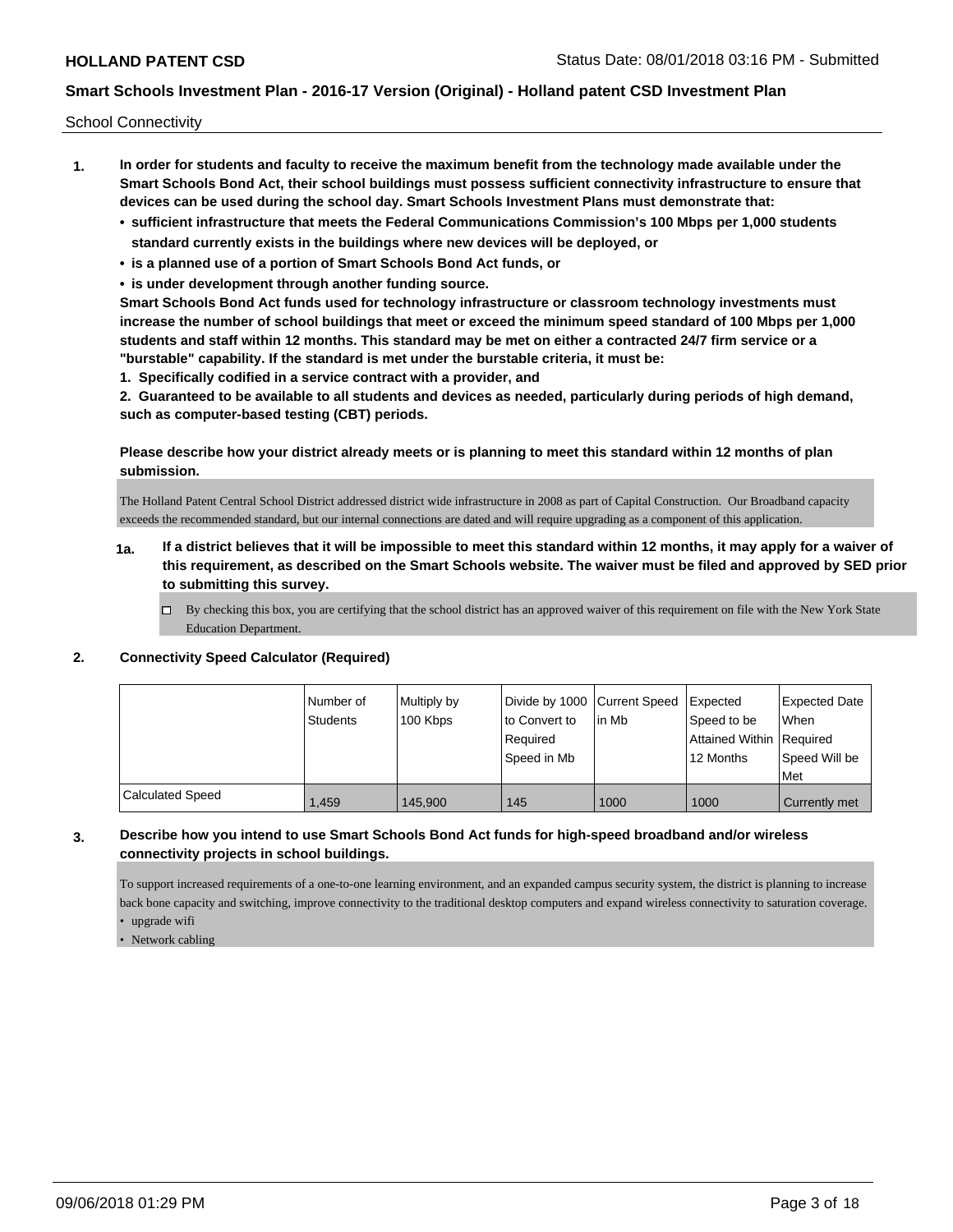School Connectivity

**4. Describe the linkage between the district's District Instructional Technology Plan and the proposed projects. (There should be a link between your response to this question and your response to Question 1 in Part E. Curriculum and Instruction "What are the district's plans to use digital connectivity and technology to improve teaching and learning?)**

The Holland Patent Central School District is committed to providing a learner -centric environment that empowers students to reach their ultimate potential. Together we will build a community of learners who adapt to and innovate in our dynamic world. We will each be prepared to be life-long learners and solve real-world problems in and outside the walls of the buildings. We will recognize challenges as opportunities to grow. As at risk takers and flexible learners, we will celebrate opportunities for learning, mobile and otherwise, and utilize all resources available to develop critical thinking strategies, problem solving skills, collaboration tools, and adaption to change within the framework of a positive social consciousness allowing everyone to thrive in a global society.

The district plans to install new pervasive wireless solutions for all students, replace existing fiber between the business office, Holland Patent Elementary and the Middle School. The district is also looking at replacing aging SMART Technologies with new interactive displays. Using the recently installed Light Speed Mobile Device Management software, the district will be able to handle device management maximizing the impact of the proposed wireless system. This will allow students to be able to use their own wireless devices for instructional purposes within a filtered environment. In addition, this will also enhance video streaming Voice Over Internet as well as Distance Learning.

**5. If the district wishes to have students and staff access the Internet from wireless devices within the school building, or in close proximity to it, it must first ensure that it has a robust Wi-Fi network in place that has sufficient bandwidth to meet user demand.**

**Please describe how you have quantified this demand and how you plan to meet this demand.**

Prior to developing the proposed plan, Holland Patent established a planning team consisting of network specialists from Oneida Herkimer Madison BOCES, Madison Oneida Regional Information Center, King and King Architects, and IBC Technology Engineers. The planning team used software to develop maps showing wifi signal strength, wireless access point capacities, and distance and structural limitations that impact wireless accessibility. These maps have been analyzed and utilized to determine the infrastructure upgrades necessary to support increased demand.

**6. As indicated on Page 5 of the guidance, the Office of Facilities Planning will have to conduct a preliminary review of all capital projects, including connectivity projects.**

**Please indicate on a separate row each project number given to you by the Office of Facilities Planning.**

| <b>Project Number</b> |  |
|-----------------------|--|
| 41-22-01-06-7-999-001 |  |

**7. Certain high-tech security and connectivity infrastructure projects may be eligible for an expedited review process as determined by the Office of Facilities Planning.**

#### **Was your project deemed eligible for streamlined review?**

No

**8. Include the name and license number of the architect or engineer of record.**

| Name           | License Number |
|----------------|----------------|
| Jason Benedict | 312111         |

**9. If you are submitting an allocation for School Connectivity complete this table. Note that the calculated Total at the bottom of the table must equal the Total allocation for this category that you entered in the SSIP Overview overall budget.**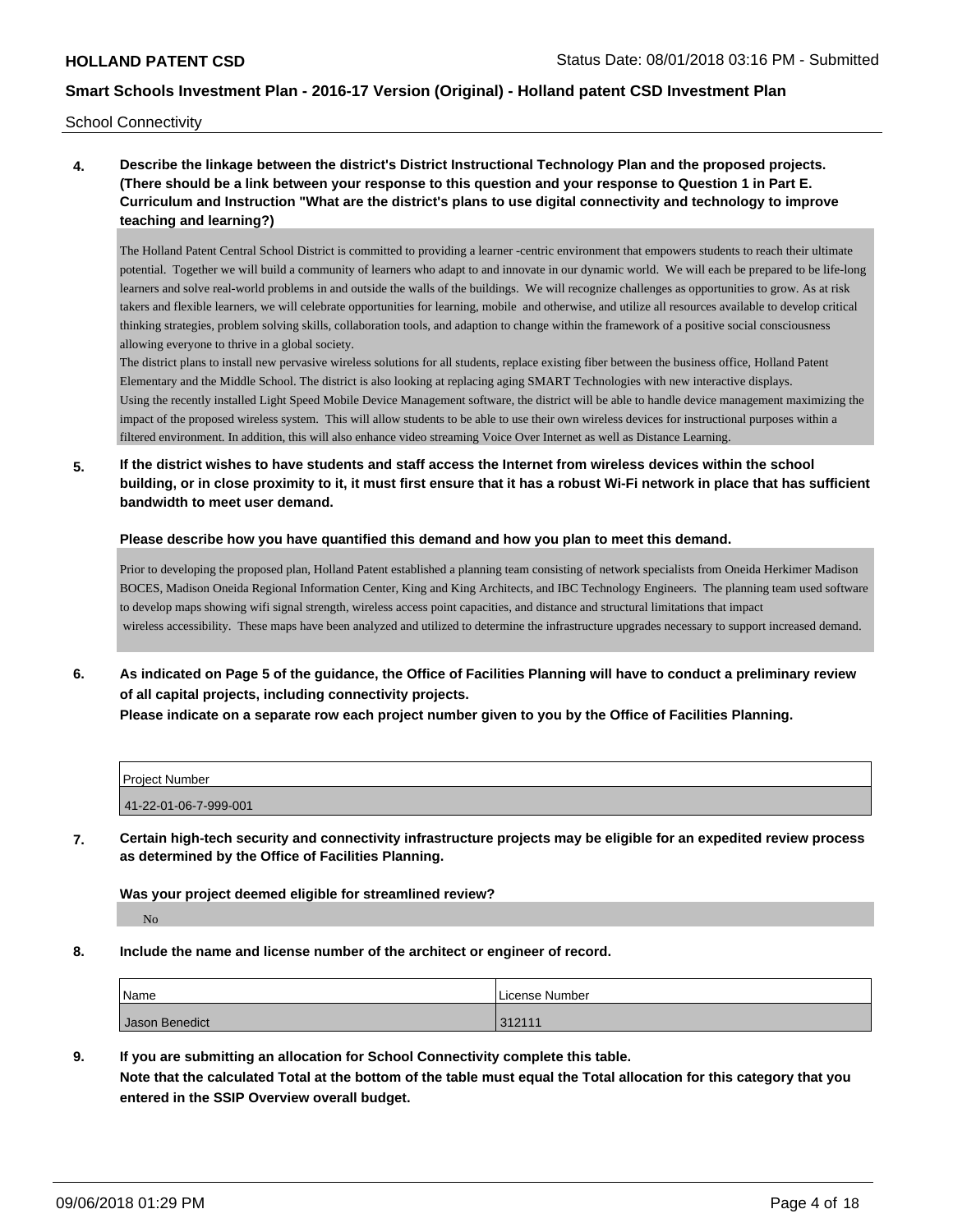School Connectivity

|                                            | Sub-           |
|--------------------------------------------|----------------|
|                                            | Allocation     |
| Network/Access Costs                       | 232,954        |
| <b>Outside Plant Costs</b>                 | $\mathbf 0$    |
| School Internal Connections and Components | 281,335        |
| Professional Services                      | 54,000         |
| Testing                                    | $\overline{0}$ |
| <b>Other Upfront Costs</b>                 | $\mathbf 0$    |
| <b>Other Costs</b>                         | 36,000         |
| Totals:                                    | 604,289        |

**10. Please detail the type, quantity, per unit cost and total cost of the eligible items under each sub-category. This is especially important for any expenditures listed under the "Other" category. All expenditures must be eligible for tax-exempt financing to be reimbursed through the SSBA. Sufficient detail must be provided so that we can verify this is the case. If you have any questions, please contact us directly through smartschools@nysed.gov. NOTE: Wireless Access Points should be included in this category, not under Classroom Educational Technology, except those that will be loaned/purchased for nonpublic schools.**

| Select the allowable expenditure<br>type.<br>Repeat to add another item under<br>each type. | Item to be purchased                                                                     | Quantity | Cost per Item | <b>Total Cost</b> |
|---------------------------------------------------------------------------------------------|------------------------------------------------------------------------------------------|----------|---------------|-------------------|
| <b>Connections/Components</b>                                                               | Replace all Cat 3 and 5 network<br>cabling with Category 6A                              | 396      | 500           | 198,000           |
| <b>Connections/Components</b>                                                               | Replace old fiber cable with 50 micron<br>multi pair cable in Per foot installed<br>cost | 5,900    | 10            | 59,000            |
| Network/Access Costs                                                                        | WS-C3850-12XS-E Cisco Catalyst<br>3850 switch                                            | 1        | 7.905         | 7,905             |
| <b>Connections/Components</b>                                                               | SFP-10G-LRM 10G Base SFP Module                                                          | 36       | 508           | 18,288            |
| <b>Connections/Components</b>                                                               | 15216-LC-SC-5 4M Fiber Patch cable                                                       | 36       | 20            | 720               |
| <b>Connections/Components</b>                                                               | <b>GLC-T 1000 BT SFP</b>                                                                 | 4        | 201           | 804               |
| Network/Access Costs                                                                        | WS-C2960X-48F-PDL Catalyst 2960 X<br>48 Port POE                                         | 29       | 3.262         | 94,598            |
| <b>Connections/Components</b>                                                               | SFP-H10GB-CU1M                                                                           | 29       | 51            | 1,479             |
| <b>Network/Access Costs</b>                                                                 | WS-C2960X-24PD-L Catalyst 2960 24<br>Port POE                                            | 10       | 2,343         | 23,430            |
| <b>Network/Access Costs</b>                                                                 | WS-C3850-12XS-S Catalyst 3850<br>Switch                                                  | 4        | 6,885         | 27,540            |
| <b>Connections/Components</b>                                                               | APC Smart-UPS 2200 VA 100-127V<br>2U                                                     | 1        | 1.199         | 1,199             |
| <b>Connections/Components</b>                                                               | APC Smart-UPS External Battery Pack                                                      | 1        | 745           | 745               |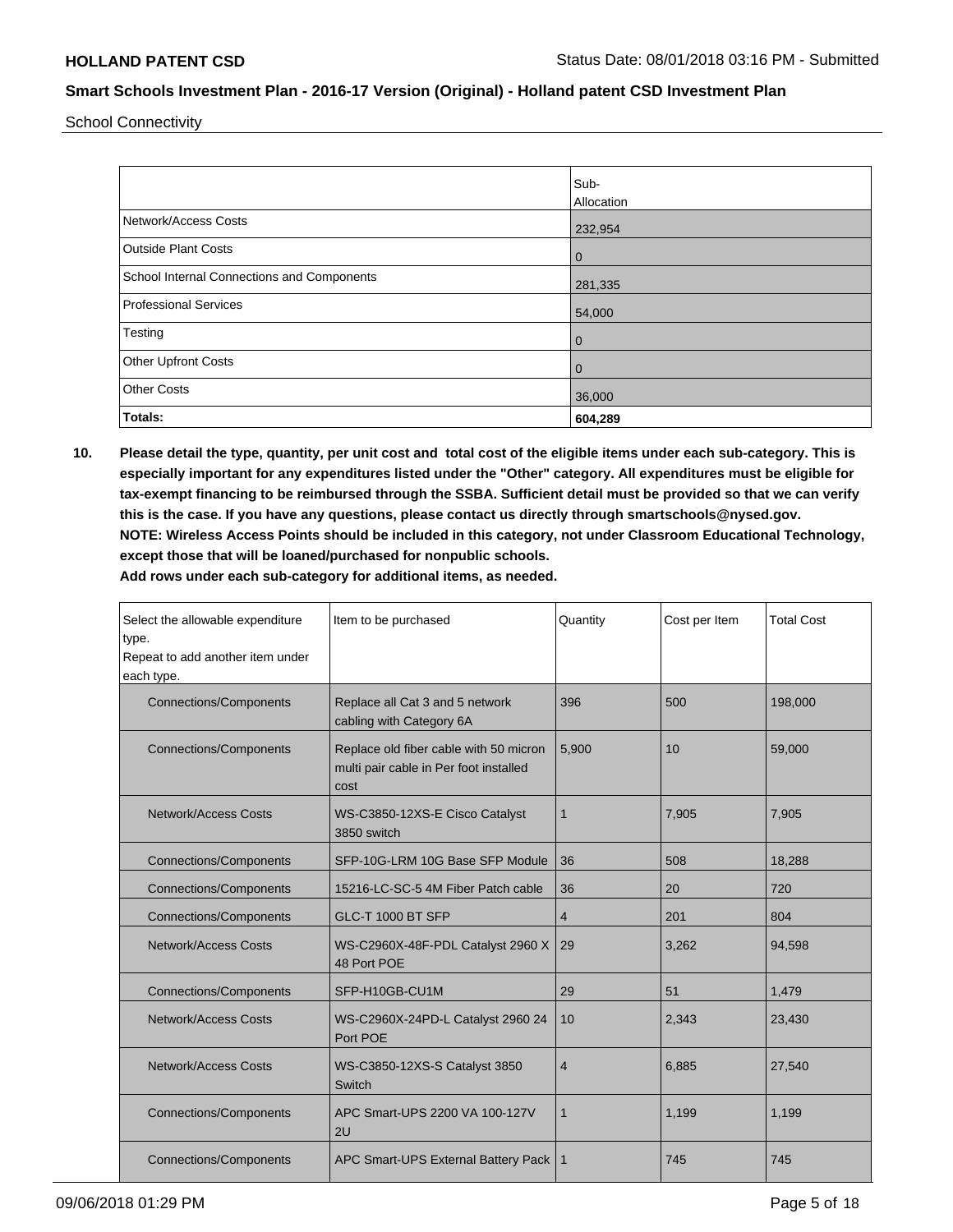School Connectivity

| Select the allowable expenditure | Item to be purchased              | Quantity | Cost per Item | <b>Total Cost</b> |
|----------------------------------|-----------------------------------|----------|---------------|-------------------|
| type.                            |                                   |          |               |                   |
| Repeat to add another item under |                                   |          |               |                   |
| each type.                       |                                   |          |               |                   |
|                                  | SMX120RMBP2U                      |          |               |                   |
| Network/Access Costs             | Air AP1852I-B-K9 Wireless Access  | 173      | 406           | 70,238            |
|                                  | Point                             |          |               |                   |
| Network/Access Costs             | Air AP2802-B-K9 Wireless Access   | 13       | 711           | 9,243             |
|                                  | Point                             |          |               |                   |
| <b>Connections/Components</b>    | Air ANT2524DW-R Wireless Antenna  | 52       | 20            | 1,100             |
| <b>Professional Services</b>     | <b>Architect Fees</b>             |          | 54,000        | 54,000            |
| <b>Other Costs</b>               | <b>Construction Contingencies</b> |          | 36,000        | 36,000            |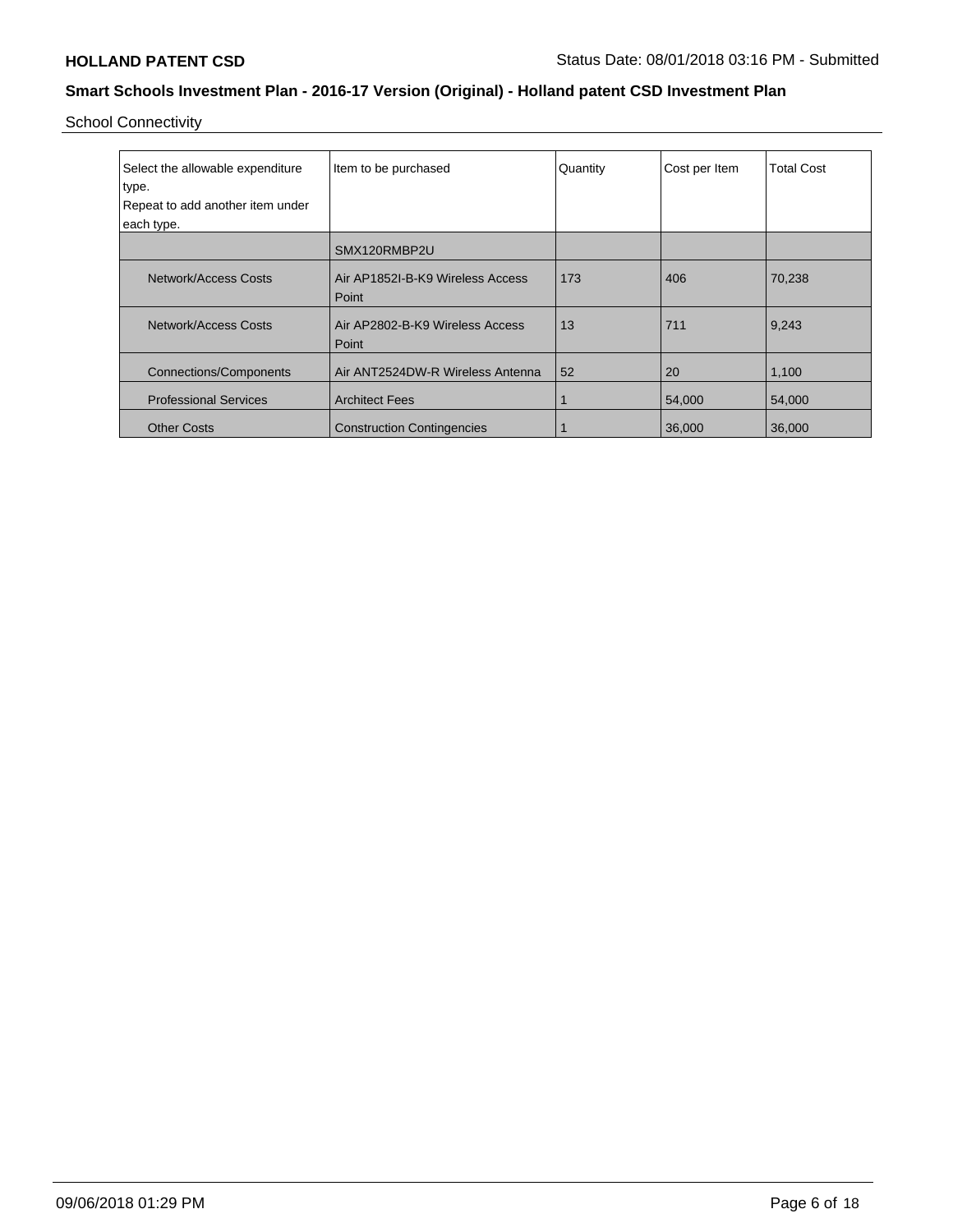Community Connectivity (Broadband and Wireless)

**1. Describe how you intend to use Smart Schools Bond Act funds for high-speed broadband and/or wireless connectivity projects in the community.**

(No Response)

**2. Please describe how the proposed project(s) will promote student achievement and increase student and/or staff access to the Internet in a manner that enhances student learning and/or instruction outside of the school day and/or school building.**

(No Response)

**3. Community connectivity projects must comply with all the necessary local building codes and regulations (building and related permits are not required prior to plan submission).**

 $\Box$  I certify that we will comply with all the necessary local building codes and regulations.

**4. Please describe the physical location of the proposed investment.**

(No Response)

**5. Please provide the initial list of partners participating in the Community Connectivity Broadband Project, along with their Federal Tax Identification (Employer Identification) number.**

| <b>Project Partners</b> | l Federal ID # |
|-------------------------|----------------|
| (No Response)           | (No Response)  |

**6. If you are submitting an allocation for Community Connectivity, complete this table.**

**Note that the calculated Total at the bottom of the table must equal the Total allocation for this category that you entered in the SSIP Overview overall budget.**

|                                    | Sub-Allocation |
|------------------------------------|----------------|
| Network/Access Costs               | (No Response)  |
| <b>Outside Plant Costs</b>         | (No Response)  |
| <b>Tower Costs</b>                 | (No Response)  |
| <b>Customer Premises Equipment</b> | (No Response)  |
| <b>Professional Services</b>       | (No Response)  |
| Testing                            | (No Response)  |
| <b>Other Upfront Costs</b>         | (No Response)  |
| <b>Other Costs</b>                 | (No Response)  |
| Totals:                            | 0              |

**7. Please detail the type, quantity, per unit cost and total cost of the eligible items under each sub-category. This is especially important for any expenditures listed under the "Other" category. All expenditures must be capital-bond eligible to be reimbursed through the SSBA. If you have any questions, please contact us directly through smartschools@nysed.gov.**

| Select the allowable expenditure | Item to be purchased | Quantity      | Cost per Item | <b>Total Cost</b> |
|----------------------------------|----------------------|---------------|---------------|-------------------|
| type.                            |                      |               |               |                   |
| Repeat to add another item under |                      |               |               |                   |
| each type.                       |                      |               |               |                   |
| (No Response)                    | (No Response)        | (No Response) | (No Response) | (No Response)     |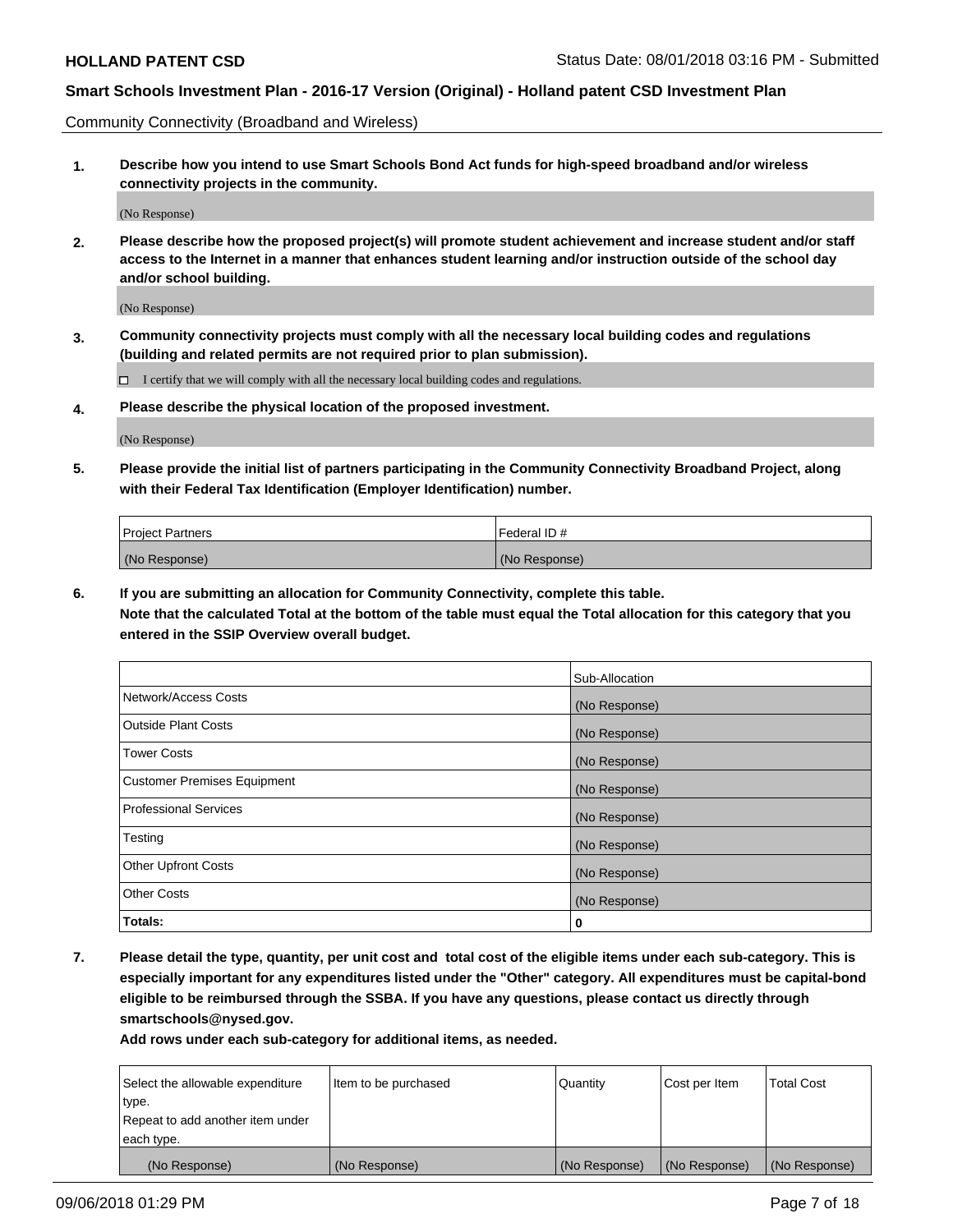#### Classroom Learning Technology

**1. In order for students and faculty to receive the maximum benefit from the technology made available under the Smart Schools Bond Act, their school buildings must possess sufficient connectivity infrastructure to ensure that devices can be used during the school day. Smart Schools Investment Plans must demonstrate that sufficient infrastructure that meets the Federal Communications Commission's 100 Mbps per 1,000 students standard currently exists in the buildings where new devices will be deployed, or is a planned use of a portion of Smart Schools Bond Act funds, or is under development through another funding source. Smart Schools Bond Act funds used for technology infrastructure or classroom technology investments must increase the number of school buildings that meet or exceed the minimum speed standard of 100 Mbps per 1,000 students and staff within 12 months. This standard may be met on either a contracted 24/7 firm service or a**

- **"burstable" capability. If the standard is met under the burstable criteria, it must be:**
- **1. Specifically codified in a service contract with a provider, and**

**2. Guaranteed to be available to all students and devices as needed, particularly during periods of high demand, such as computer-based testing (CBT) periods.**

**Please describe how your district already meets or is planning to meet this standard within 12 months of plan submission.**

(No Response)

- **1a. If a district believes that it will be impossible to meet this standard within 12 months, it may apply for a waiver of this requirement, as described on the Smart Schools website. The waiver must be filed and approved by SED prior to submitting this survey.**
	- By checking this box, you are certifying that the school district has an approved waiver of this requirement on file with the New York State Education Department.

#### **2. Connectivity Speed Calculator (Required)**

|                         | I Number of<br>Students | Multiply by<br>100 Kbps | to Convert to<br>Required<br>Speed in Mb | Divide by 1000 Current Speed Expected<br>lin Mb | Speed to be<br>Attained Within Required<br>12 Months | <b>Expected Date</b><br>When<br>Speed Will be<br>Met |
|-------------------------|-------------------------|-------------------------|------------------------------------------|-------------------------------------------------|------------------------------------------------------|------------------------------------------------------|
| <b>Calculated Speed</b> | (No<br>Response)        | (No Response)           | (No<br>Response)                         | (No<br>Response)                                | (No<br>Response)                                     | (No<br>Response)                                     |

**3. If the district wishes to have students and staff access the Internet from wireless devices within the school building, or in close proximity to it, it must first ensure that it has a robust Wi-Fi network in place that has sufficient bandwidth to meet user demand.**

**Please describe how you have quantified this demand and how you plan to meet this demand.**

(No Response)

**4. All New York State public school districts are required to complete and submit an Instructional Technology Plan survey to the New York State Education Department in compliance with Section 753 of the Education Law and per Part 100.12 of the Commissioner's Regulations.**

**Districts that include educational technology purchases as part of their Smart Schools Investment Plan must have a submitted and approved Instructional Technology Plan survey on file with the New York State Education Department.**

- $\Box$  By checking this box, you are certifying that the school district has an approved Instructional Technology Plan survey on file with the New York State Education Department.
- **5. Describe the devices you intend to purchase and their compatibility with existing or planned platforms or systems. Specifically address the adequacy of each facility's electrical, HVAC and other infrastructure necessary to install and support the operation of the planned technology.**

(No Response)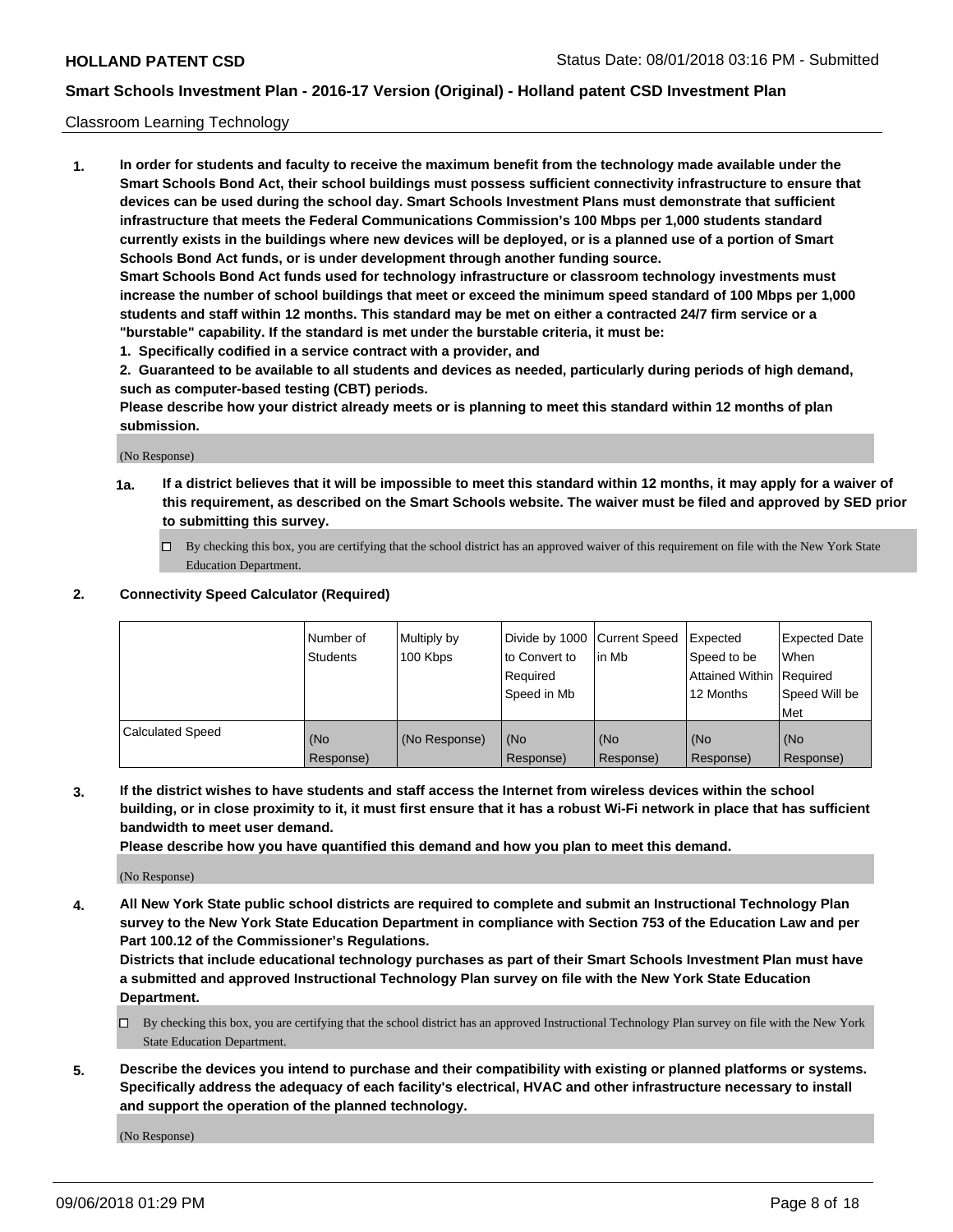#### Classroom Learning Technology

- **6. Describe how the proposed technology purchases will:**
	- **> enhance differentiated instruction;**
	- **> expand student learning inside and outside the classroom;**
	- **> benefit students with disabilities and English language learners; and**
	- **> contribute to the reduction of other learning gaps that have been identified within the district.**

**The expectation is that districts will place a priority on addressing the needs of students who struggle to succeed in a rigorous curriculum. Responses in this section should specifically address this concern and align with the district's Instructional Technology Plan (in particular Question 2 of E. Curriculum and Instruction: "Does the district's instructional technology plan address the needs of students with disabilities to ensure equitable access to instruction, materials and assessments?" and Question 3 of the same section: "Does the district's instructional technology plan address the provision of assistive technology specifically for students with disabilities to ensure access to and participation in the general curriculum?"**

(No Response)

**7. Where appropriate, describe how the proposed technology purchases will enhance ongoing communication with parents and other stakeholders and help the district facilitate technology-based regional partnerships, including distance learning and other efforts.**

(No Response)

**8. Describe the district's plan to provide professional development to ensure that administrators, teachers and staff can employ the technology purchased to enhance instruction successfully.**

**Note: This response should be aligned and expanded upon in accordance with your district's response to Question 1 of F. Professional Development of your Instructional Technology Plan: "Please provide a summary of professional development offered to teachers and staff, for the time period covered by this plan, to support technology to enhance teaching and learning. Please include topics, audience and method of delivery within your summary."**

(No Response)

- **9. Districts must contact the SUNY/CUNY teacher preparation program that supplies the largest number of the district's new teachers to request advice on innovative uses and best practices at the intersection of pedagogy and educational technology.**
	- By checking this box, you certify that you have contacted the SUNY/CUNY teacher preparation program that supplies the largest number of your new teachers to request advice on these issues.
	- **9a. Please enter the name of the SUNY or CUNY Institution that you contacted.**

(No Response)

**9b. Enter the primary Institution phone number.**

(No Response)

**9c. Enter the name of the contact person with whom you consulted and/or will be collaborating with on innovative uses of technology and best practices.**

(No Response)

**10. A district whose Smart Schools Investment Plan proposes the purchase of technology devices and other hardware must account for nonpublic schools in the district.**

**Are there nonpublic schools within your school district?**

Yes

 $\square$  No

**11. Nonpublic Classroom Technology Loan Calculator**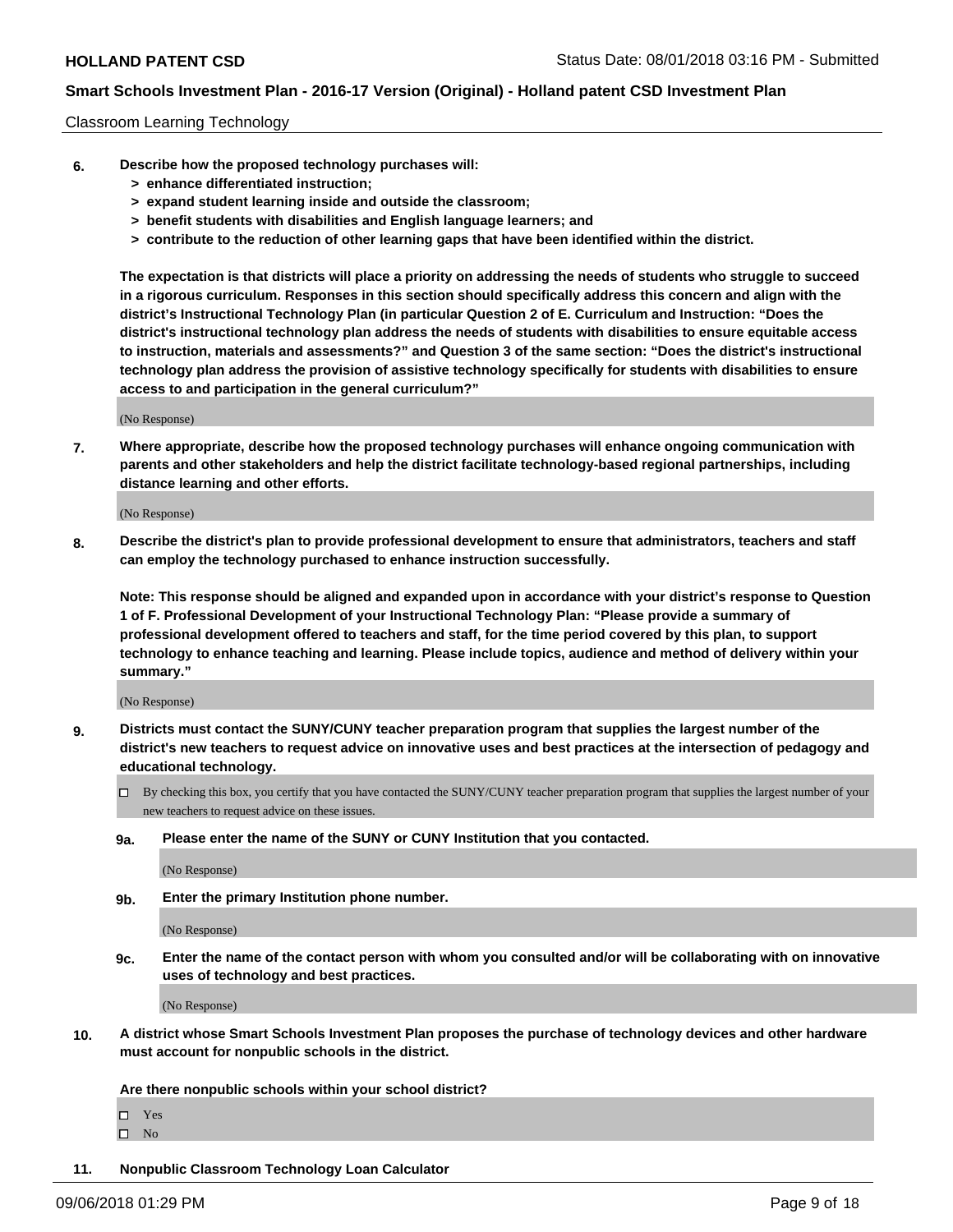#### Classroom Learning Technology

**The Smart Schools Bond Act provides that any Classroom Learning Technology purchases made using Smart Schools funds shall be lent, upon request, to nonpublic schools in the district. However, no school district shall be required to loan technology in amounts greater than the total obtained and spent on technology pursuant to the Smart Schools Bond Act and the value of such loan may not exceed the total of \$250 multiplied by the nonpublic school enrollment in the base year at the time of enactment. See:**

**http://www.p12.nysed.gov/mgtserv/smart\_schools/docs/Smart\_Schools\_Bond\_Act\_Guidance\_04.27.15\_Final.pdf.**

|                                       | 1. Classroom<br>Technology<br>Sub-allocation | 2. Public<br>l Enrollment<br>$(2014-15)$ | l 3. Nonpublic<br>l Enrollment<br>$(2014 - 15)$ | l 4. Sum of<br>Public and<br>l Nonpublic<br>Enrollment                                        | 15. Total Per<br>Pupil Sub-<br>l allocation | l 6. Total<br>Nonpublic Loan<br>Amount |
|---------------------------------------|----------------------------------------------|------------------------------------------|-------------------------------------------------|-----------------------------------------------------------------------------------------------|---------------------------------------------|----------------------------------------|
| Calculated Nonpublic Loan<br>l Amount |                                              |                                          |                                                 | (No Response)   (No Response)   (No Response)   (No Response)   (No Response)   (No Response) |                                             |                                        |

**12. To ensure the sustainability of technology purchases made with Smart Schools funds, districts must demonstrate a long-term plan to maintain and replace technology purchases supported by Smart Schools Bond Act funds. This sustainability plan shall demonstrate a district's capacity to support recurring costs of use that are ineligible for Smart Schools Bond Act funding such as device maintenance, technical support, Internet and wireless fees, maintenance of hotspots, staff professional development, building maintenance and the replacement of incidental items. Further, such a sustainability plan shall include a long-term plan for the replacement of purchased devices and equipment at the end of their useful life with other funding sources.**

 $\Box$  By checking this box, you certify that the district has a sustainability plan as described above.

**13. Districts must ensure that devices purchased with Smart Schools Bond funds will be distributed, prepared for use, maintained and supported appropriately. Districts must maintain detailed device inventories in accordance with generally accepted accounting principles.**

By checking this box, you certify that the district has a distribution and inventory management plan and system in place.

**14. If you are submitting an allocation for Classroom Learning Technology complete this table. Note that the calculated Total at the bottom of the table must equal the Total allocation for this category that you entered in the SSIP Overview overall budget.**

|                         | Sub-Allocation |
|-------------------------|----------------|
| Interactive Whiteboards | (No Response)  |
| Computer Servers        | (No Response)  |
| Desktop Computers       | (No Response)  |
| Laptop Computers        | (No Response)  |
| <b>Tablet Computers</b> | (No Response)  |
| <b>Other Costs</b>      | (No Response)  |
| Totals:                 | 0              |

**15. Please detail the type, quantity, per unit cost and total cost of the eligible items under each sub-category. This is especially important for any expenditures listed under the "Other" category. All expenditures must be capital-bond eligible to be reimbursed through the SSBA. If you have any questions, please contact us directly through smartschools@nysed.gov.**

**Please specify in the "Item to be Purchased" field which specific expenditures and items are planned to meet the district's nonpublic loan requirement, if applicable.**

**NOTE: Wireless Access Points that will be loaned/purchased for nonpublic schools should ONLY be included in this category, not under School Connectivity, where public school districts would list them.**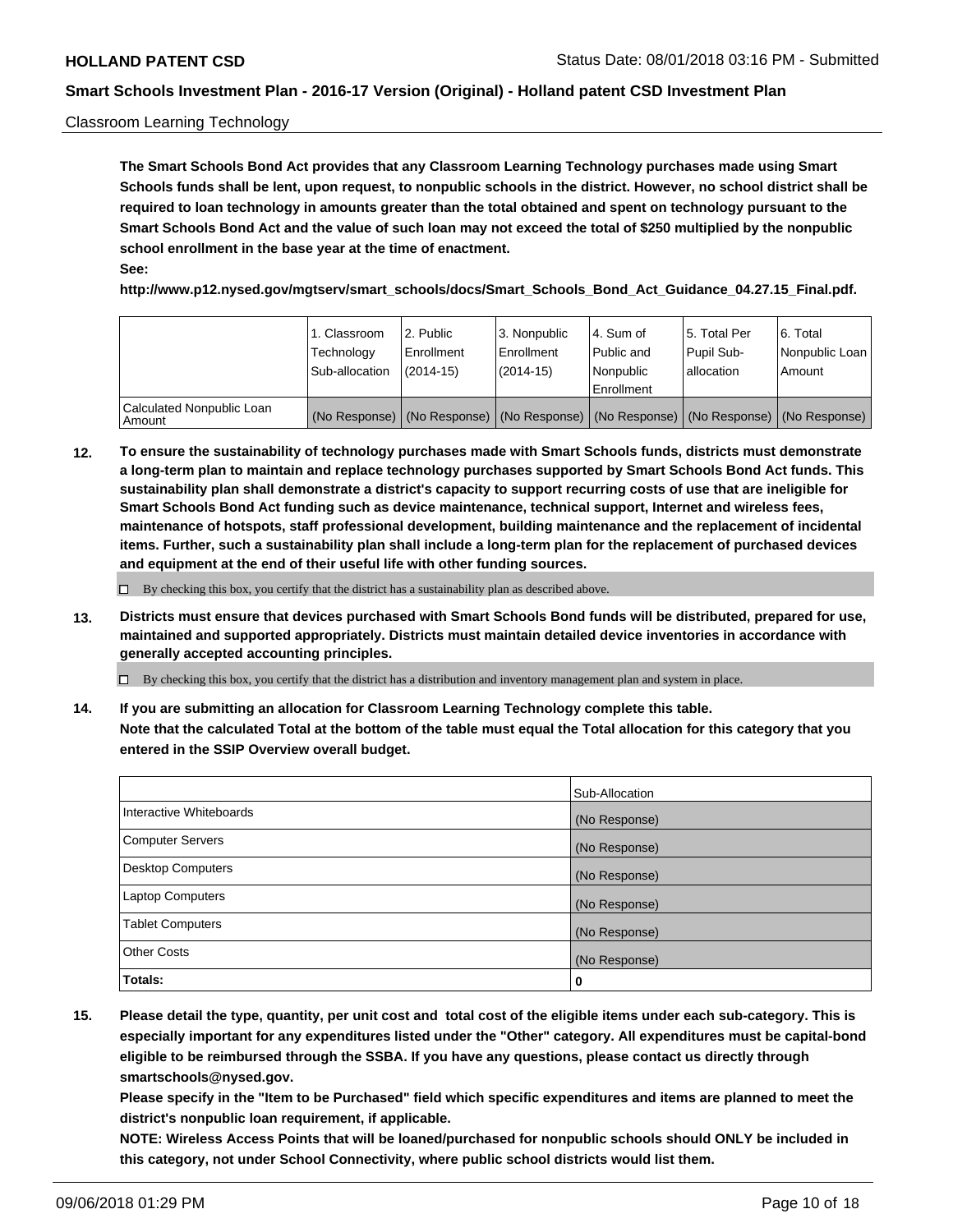Classroom Learning Technology

| Select the allowable expenditure | Iltem to be Purchased | Quantity      | Cost per Item | <b>Total Cost</b> |
|----------------------------------|-----------------------|---------------|---------------|-------------------|
| type.                            |                       |               |               |                   |
| Repeat to add another item under |                       |               |               |                   |
| each type.                       |                       |               |               |                   |
| (No Response)                    | (No Response)         | (No Response) | (No Response) | (No Response)     |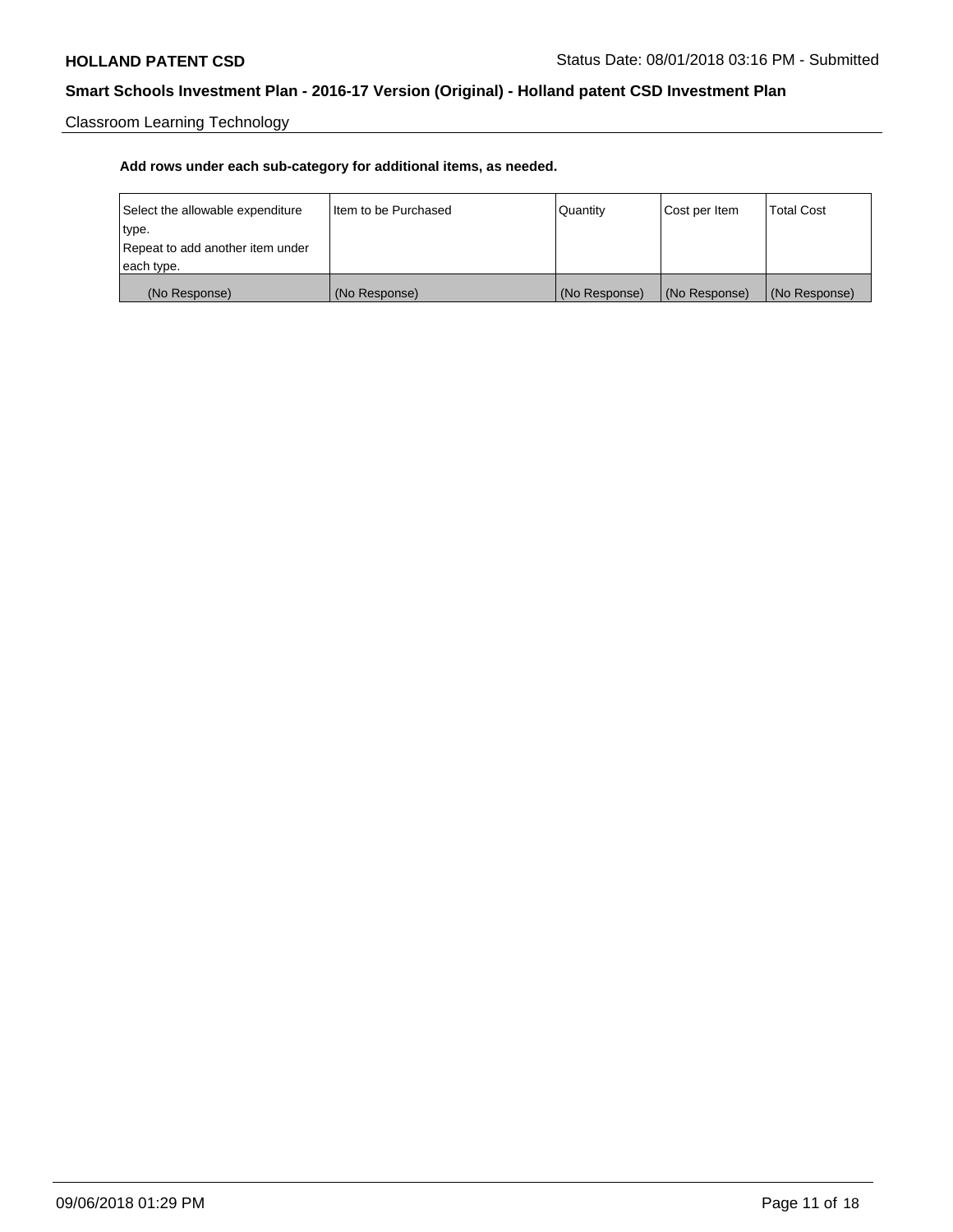#### Pre-Kindergarten Classrooms

**1. Provide information regarding how and where the district is currently serving pre-kindergarten students and justify the need for additional space with enrollment projections over 3 years.**

(No Response)

- **2. Describe the district's plan to construct, enhance or modernize education facilities to accommodate prekindergarten programs. Such plans must include:**
	- **Specific descriptions of what the district intends to do to each space;**
	- **An affirmation that pre-kindergarten classrooms will contain a minimum of 900 square feet per classroom;**
	- **The number of classrooms involved;**
	- **The approximate construction costs per classroom; and**
	- **Confirmation that the space is district-owned or has a long-term lease that exceeds the probable useful life of the improvements.**

(No Response)

**3. Smart Schools Bond Act funds may only be used for capital construction costs. Describe the type and amount of additional funds that will be required to support ineligible ongoing costs (e.g. instruction, supplies) associated with any additional pre-kindergarten classrooms that the district plans to add.**

(No Response)

**4. All plans and specifications for the erection, repair, enlargement or remodeling of school buildings in any public school district in the State must be reviewed and approved by the Commissioner. Districts that plan capital projects using their Smart Schools Bond Act funds will undergo a Preliminary Review Process by the Office of Facilities Planning.**

**Please indicate on a separate row each project number given to you by the Office of Facilities Planning.**

| Project Number |  |
|----------------|--|
| (No Response)  |  |
|                |  |

**5. If you have made an allocation for Pre-Kindergarten Classrooms, complete this table.**

**Note that the calculated Total at the bottom of the table must equal the Total allocation for this category that you entered in the SSIP Overview overall budget.**

|                                          | Sub-Allocation |
|------------------------------------------|----------------|
| Construct Pre-K Classrooms               | (No Response)  |
| Enhance/Modernize Educational Facilities | (No Response)  |
| <b>Other Costs</b>                       | (No Response)  |
| Totals:                                  | 0              |

**6. Please detail the type, quantity, per unit cost and total cost of the eligible items under each sub-category. This is especially important for any expenditures listed under the "Other" category. All expenditures must be capital-bond eligible to be reimbursed through the SSBA. If you have any questions, please contact us directly through smartschools@nysed.gov.**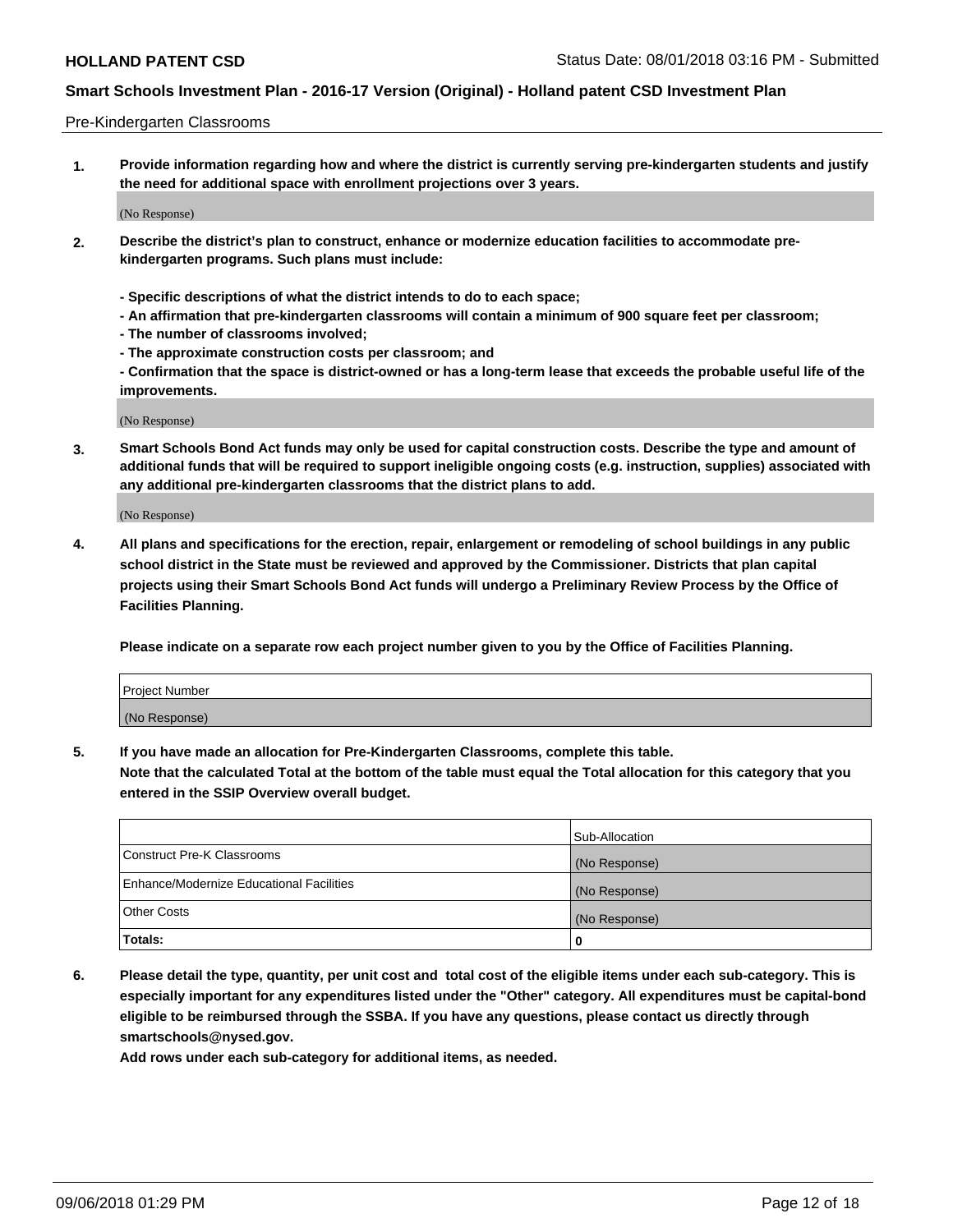Pre-Kindergarten Classrooms

| Select the allowable expenditure | Item to be purchased | Quantity      | Cost per Item | <b>Total Cost</b> |
|----------------------------------|----------------------|---------------|---------------|-------------------|
| type.                            |                      |               |               |                   |
| Repeat to add another item under |                      |               |               |                   |
| each type.                       |                      |               |               |                   |
| (No Response)                    | (No Response)        | (No Response) | (No Response) | (No Response)     |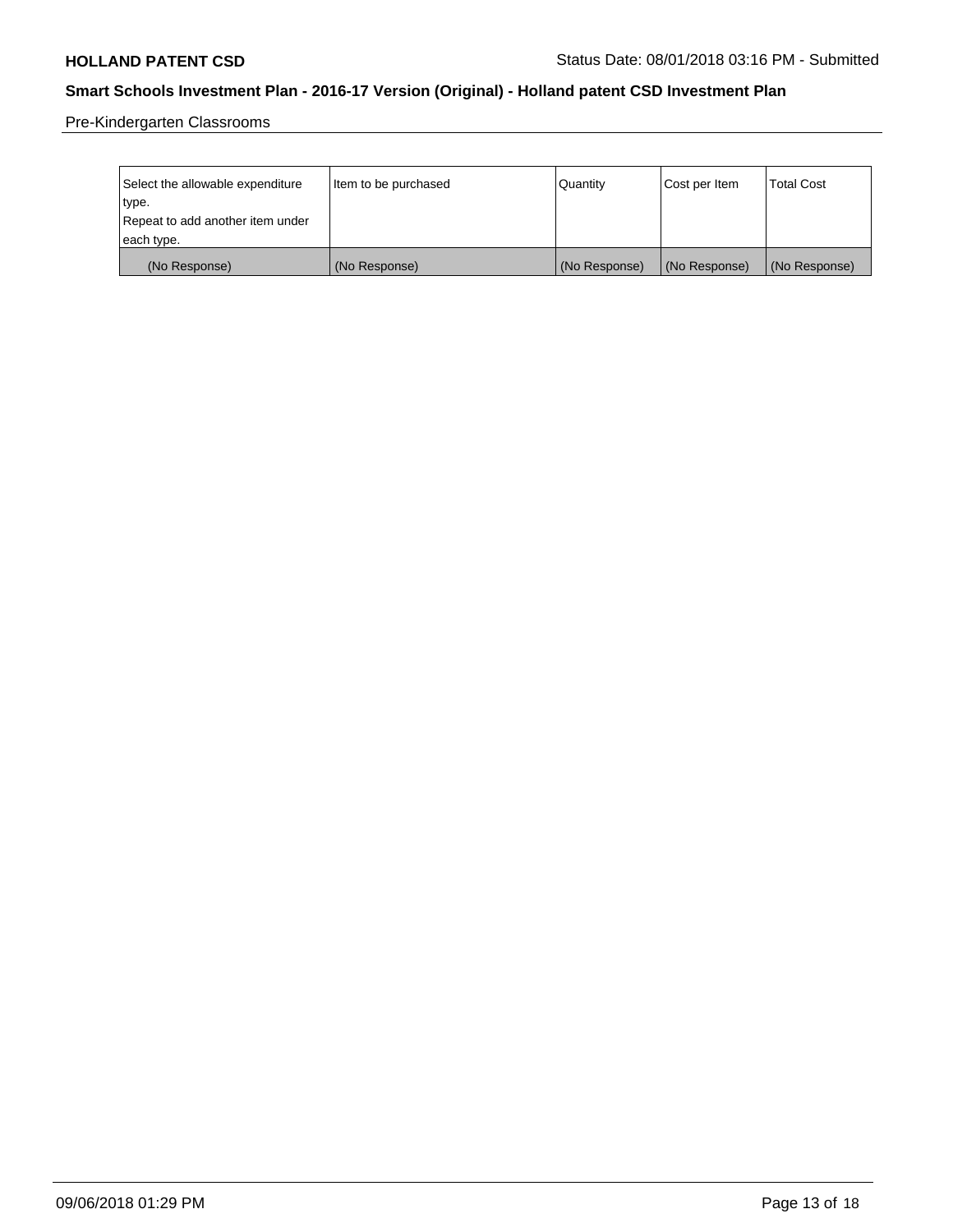Replace Transportable Classrooms

**1. Describe the district's plan to construct, enhance or modernize education facilities to provide high-quality instructional space by replacing transportable classrooms.**

(No Response)

**2. All plans and specifications for the erection, repair, enlargement or remodeling of school buildings in any public school district in the State must be reviewed and approved by the Commissioner. Districts that plan capital projects using their Smart Schools Bond Act funds will undergo a Preliminary Review Process by the Office of Facilities Planning.**

**Please indicate on a separate row each project number given to you by the Office of Facilities Planning.**

| Project Number |  |
|----------------|--|
|                |  |
|                |  |
|                |  |
|                |  |
| (No Response)  |  |
|                |  |
|                |  |
|                |  |

**3. For large projects that seek to blend Smart Schools Bond Act dollars with other funds, please note that Smart Schools Bond Act funds can be allocated on a pro rata basis depending on the number of new classrooms built that directly replace transportable classroom units.**

**If a district seeks to blend Smart Schools Bond Act dollars with other funds describe below what other funds are being used and what portion of the money will be Smart Schools Bond Act funds.**

(No Response)

**4. If you have made an allocation for Replace Transportable Classrooms, complete this table. Note that the calculated Total at the bottom of the table must equal the Total allocation for this category that you entered in the SSIP Overview overall budget.**

|                                                | Sub-Allocation |
|------------------------------------------------|----------------|
| Construct New Instructional Space              | (No Response)  |
| Enhance/Modernize Existing Instructional Space | (No Response)  |
| <b>Other Costs</b>                             | (No Response)  |
| Totals:                                        | 0              |

**5. Please detail the type, quantity, per unit cost and total cost of the eligible items under each sub-category. This is especially important for any expenditures listed under the "Other" category. All expenditures must be capital-bond eligible to be reimbursed through the SSBA. If you have any questions, please contact us directly through smartschools@nysed.gov.**

| Select the allowable expenditure | Item to be purchased | l Quantitv    | Cost per Item | <b>Total Cost</b> |
|----------------------------------|----------------------|---------------|---------------|-------------------|
| type.                            |                      |               |               |                   |
| Repeat to add another item under |                      |               |               |                   |
| each type.                       |                      |               |               |                   |
| (No Response)                    | (No Response)        | (No Response) | (No Response) | (No Response)     |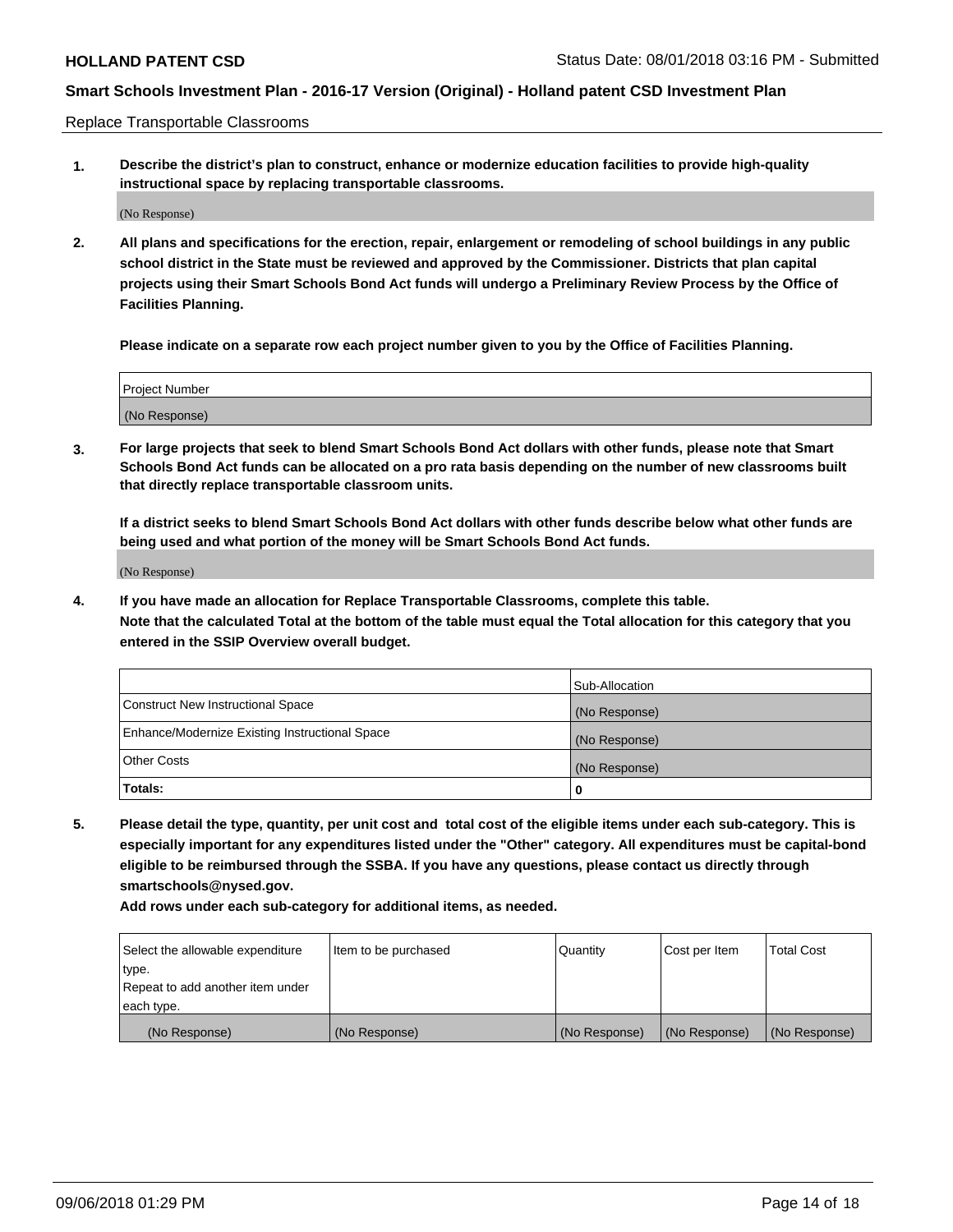#### High-Tech Security Features

## **1. Describe how you intend to use Smart Schools Bond Act funds to install high-tech security features in school buildings and on school campuses.**

The Holland Patent Central School District wishes to have all students learn in a safe, secure environment. The district has taken steps to accomplish this over the last few years, and wishes to expand that capacity in two areas. The first is video security and the second is door security. The Holland Patent School District has a video security system. Unfortunately, the existing system has limited capacity and covers limited areas. Through the funds of the Smart Schools Bond Act, Holland Patent wishes to expand coverage in all district buildings. They wish to install additional digital cameras, and expand their video storage capacity beyond a few days.

The same is true for their door security. Main doors are equiped with cameras, door swipes, and an intercom system that identifies a visitor before they enter. Many of the other doors have a traditional lock/key system that is less secure. Keys have been lost or transferred, allowing unauthorized visitors possible access. The district wishes to expand the swipe system to these doors allowing stronger security for students.

**2. All plans and specifications for the erection, repair, enlargement or remodeling of school buildings in any public school district in the State must be reviewed and approved by the Commissioner. Districts that plan capital projects using their Smart Schools Bond Act funds will undergo a Preliminary Review Process by the Office of Facilities Planning.** 

**Please indicate on a separate row each project number given to you by the Office of Facilities Planning.**

| 41-22-01-06-7-999-001 |  |
|-----------------------|--|
|                       |  |
| 41-22-01-06-1-999-BA1 |  |

#### **3. Was your project deemed eligible for streamlined Review?**

Yes  $\boxtimes$  No

## **4. Include the name and license number of the architect or engineer of record.**

| Name           | I License Number |
|----------------|------------------|
| Jason Benedict | 312111           |

#### **5. If you have made an allocation for High-Tech Security Features, complete this table.**

**Note that the calculated Total at the bottom of the table must equal the Total allocation for this category that you entered in the SSIP Overview overall budget.**

|                                                      | Sub-Allocation |
|------------------------------------------------------|----------------|
| Capital-Intensive Security Project (Standard Review) | l 0            |
| <b>Electronic Security System</b>                    | 128,074        |
| <b>Entry Control System</b>                          | 17,087         |
| Approved Door Hardening Project                      | l O            |
| <b>Other Costs</b>                                   | 82,807         |
| Totals:                                              | 227,968        |

**6. Please detail the type, quantity, per unit cost and total cost of the eligible items under each sub-category. This is especially important for any expenditures listed under the "Other" category. All expenditures must be capital-bond eligible to be reimbursed through the SSBA. If you have any questions, please contact us directly through smartschools@nysed.gov.**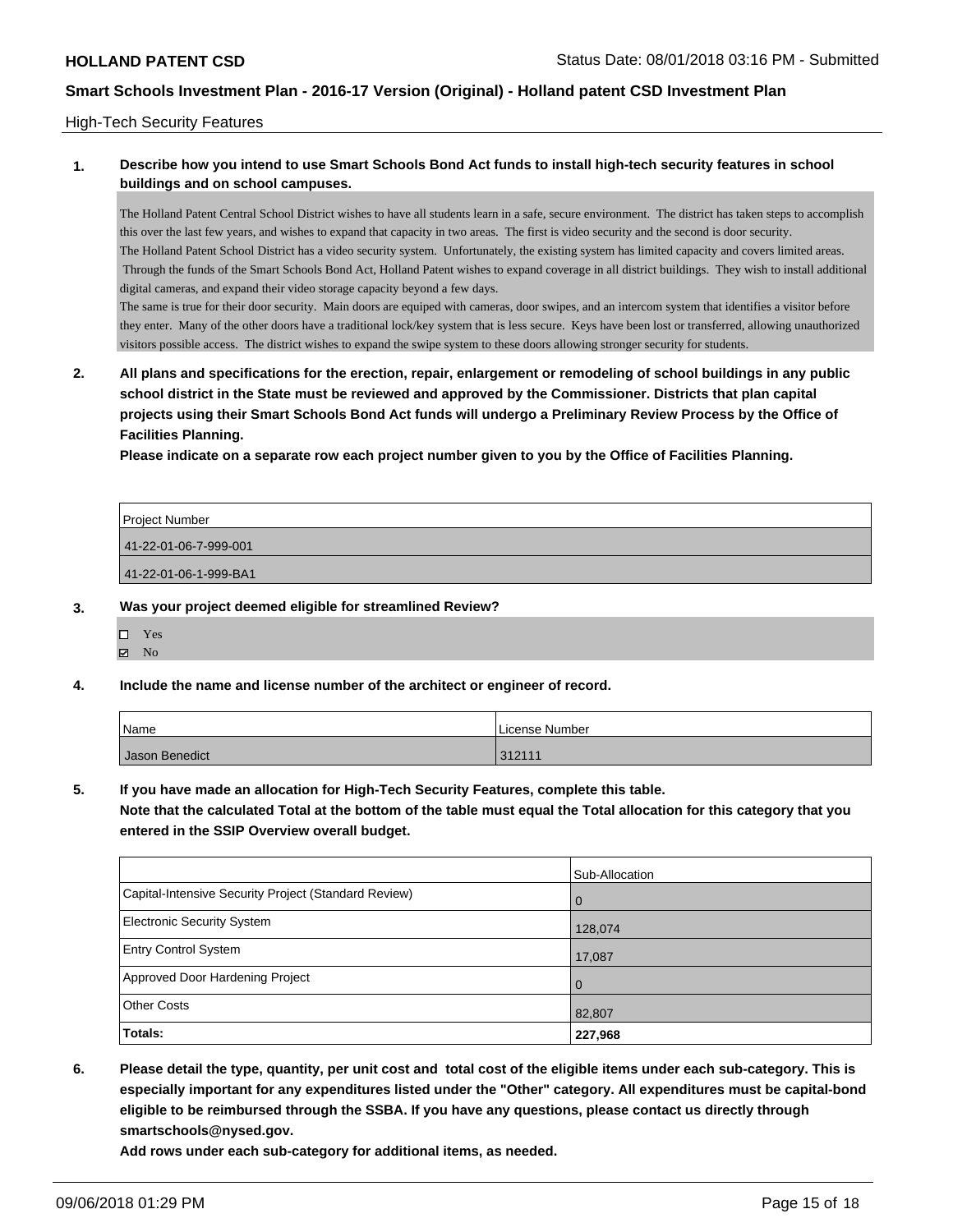High-Tech Security Features

| Select the allowable expenditure<br>type.<br>Repeat to add another item under<br>each type. | Item to be purchased                                                                                         | Quantity | Cost per Item | <b>Total Cost</b> |
|---------------------------------------------------------------------------------------------|--------------------------------------------------------------------------------------------------------------|----------|---------------|-------------------|
| <b>Electronic Security System</b>                                                           | Axis Q6055-E Network Security<br>System                                                                      | 24.00    | 2,910         | 69,840            |
| <b>Electronic Security System</b>                                                           | Axis 5502-731 Cat 6 cable                                                                                    | 24.00    | 70            | 1,680             |
| <b>Electronic Security System</b>                                                           | Axis T91A64 Corner Mounting bracket                                                                          | 24.00    | 70            | 1,680             |
| <b>Electronic Security System</b>                                                           | Axis T91B61 Wall Mount for<br>Surveillance Camera                                                            | 24.00    | 90            | 2,160             |
| <b>Electronic Security System</b>                                                           | Axis P1427-LE 5 MP Camera                                                                                    | 12.00    | 740           | 8,880             |
| <b>Electronic Security System</b>                                                           | Axis P3215-V 2 MP Camera                                                                                     | 32.00    | 561           | 17,952            |
| <b>Electronic Security System</b>                                                           | EVIP-01 Excaq Single IP Camera<br>License                                                                    | 73.00    | 140           | 10,220            |
| <b>Other Costs</b>                                                                          | <b>Camera Installations</b>                                                                                  | 1.00     | 26,100        | 26,100            |
| <b>Electronic Security System</b>                                                           | Power Edge Dell T620 Video Security<br>Server                                                                | 2.00     | 7,674         | 15,348            |
| <b>Electronic Security System</b>                                                           | <b>Windows Server Licenses</b>                                                                               | 2.00     | 157           | 314               |
| <b>Entry Control System</b>                                                                 | AD400993RMT IR Security AD 400<br>Wireless Trim for Exit RIM                                                 | 2.00     | 1,179         | 2,358             |
| <b>Entry Control System</b>                                                                 | 9927EO-US26D Von Duprin 99 Series<br>Touchbar Exit device with Surface<br><b>Mounted Vertical Rod Device</b> | 1.00     | 1,139         | 1,139             |
| <b>Entry Control System</b>                                                                 | PM400-485 Wireless Communication<br>for 16 AD-400 Series locks                                               | 2.00     | 766           | 1,532             |
| <b>Entry Control System</b>                                                                 | 90-5300-08 485 Interface Module<br><b>Weatherproof Enclosure</b>                                             | 2.00     | 738           | 1,476             |
| <b>Entry Control System</b>                                                                 | 90-0714-16 AL600ULX 12VDC or 24<br><b>VDC Access Controller</b>                                              | 2.00     | 253           | 506               |
| <b>Entry Control System</b>                                                                 | WPW-25244B 4 Cond 18 AWG<br><b>Stranded CMP Unshielded</b>                                                   | 4.00     | 323           | 1,292             |
| <b>Entry Control System</b>                                                                 | WPW-253271B 8 Conductor 22 AWG<br><b>Stranded Plenecon II</b>                                                | 4.00     | 351           | 1,404             |
| <b>Entry Control System</b>                                                                 | ENT Port LIC Galaxy Enterprise Port<br>License                                                               | 4.00     | 89            | 356               |
| <b>Entry Control System</b>                                                                 | D442 Bosch 10 Inch Bell                                                                                      | 5.00     | 35            | 175               |
| <b>Entry Control System</b>                                                                 | PS1-BFS-12-B Alarm SAF 12VDC 1<br>amp power supply with battery and<br>plug in transformer                   | 5.00     | 144           | 720               |
| <b>Entry Control System</b>                                                                 | ASP 13 Rugged Nickel Plated Brass<br>Flush Mount Push Button                                                 | 5.00     | 69            | 345               |
| <b>Entry Control System</b>                                                                 | WPW-25224B 2 conductor 18 AWG<br>Stranded Plenecon cmp                                                       | 5.00     | 152           | 760               |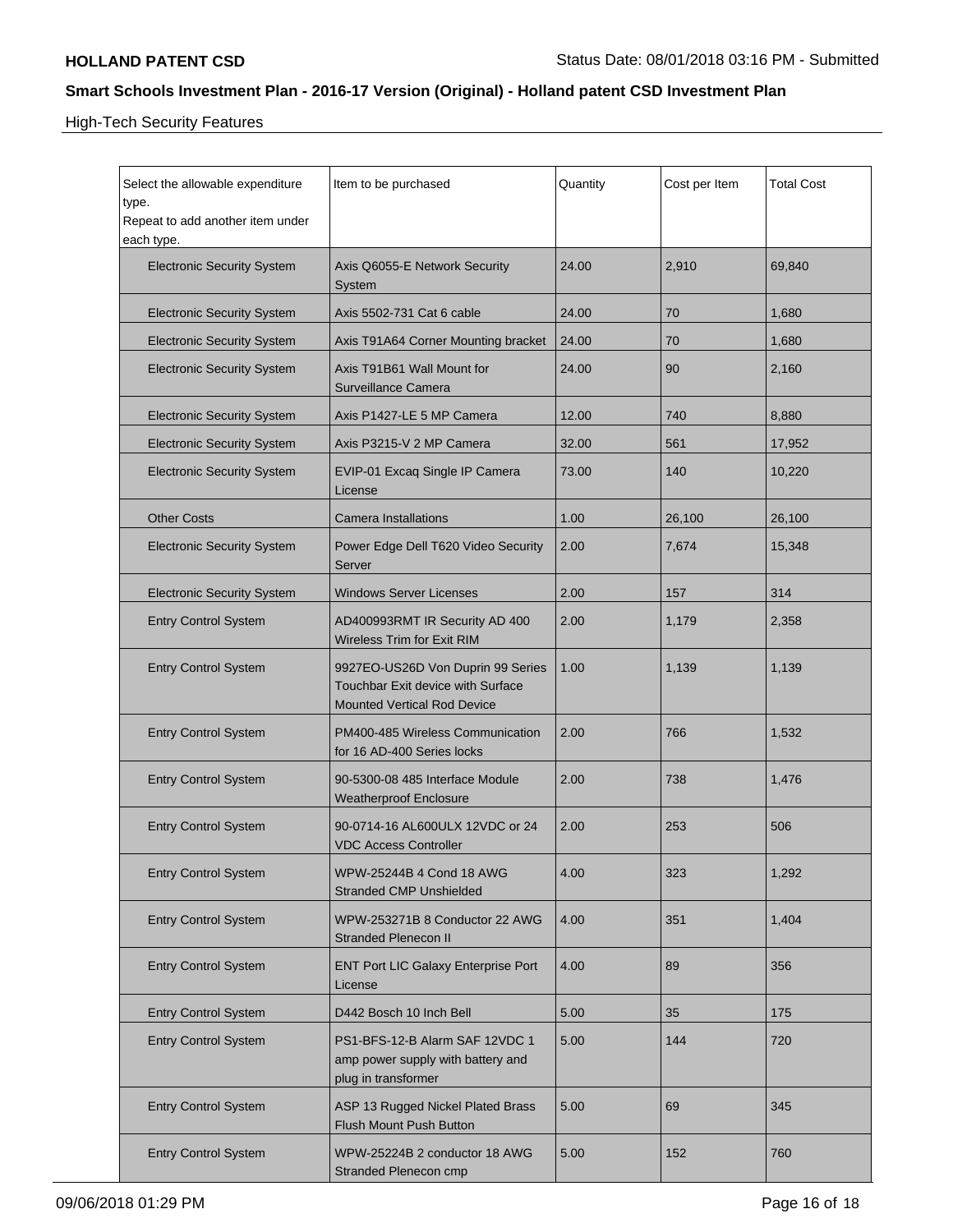High-Tech Security Features

| Select the allowable expenditure<br>type.<br>Repeat to add another item under<br>each type. | Item to be purchased                                                   | Quantity | Cost per Item | <b>Total Cost</b> |
|---------------------------------------------------------------------------------------------|------------------------------------------------------------------------|----------|---------------|-------------------|
| <b>Entry Control System</b>                                                                 | <b>TAR 3 AIPHONE External Relay</b><br>adaptor                         | 1.00     | 74            | 74                |
| <b>Entry Control System</b>                                                                 | 90-5360-01 HID Miniprox Card Reader                                    | 2.00     | 155           | 310               |
| <b>Entry Control System</b>                                                                 | 20-0235-10 635 Dual Reader                                             | 2.00     | 490           | 980               |
| <b>Entry Control System</b>                                                                 | 9400-12/24D-63 HES Slim-Line<br>Surface Mount Electric Rim Strike      | 1.00     | 324           | 324               |
| <b>Entry Control System</b>                                                                 | 90-5360-01 HID Miniprox Card Reader<br>with Pigtail                    | 1.00     | 155           | 155               |
| <b>Entry Control System</b>                                                                 | Connectors and Cables required for<br>installation                     | 1.00     | 1.300         | 1,300             |
| <b>Other Costs</b>                                                                          | Entry Control Installation Labor                                       | 1.00     | 14,707        | 14,707            |
| <b>Other Costs</b>                                                                          | <b>Architectural Fees</b>                                              | 1.00     | 24,000        | 24,000            |
| <b>Other Costs</b>                                                                          | <b>Construction Contingencies</b>                                      | 1.00     | 18,000        | 18,000            |
| <b>Entry Control System</b>                                                                 | 635Pack4 Door Controller                                               | 1.00     | 1,694         | 1,694             |
| <b>Entry Control System</b>                                                                 | 9600-12/24D-630 HES Surface Mount<br><b>Heavy Duty Electric Strike</b> | 1.00     | 187           | 187               |